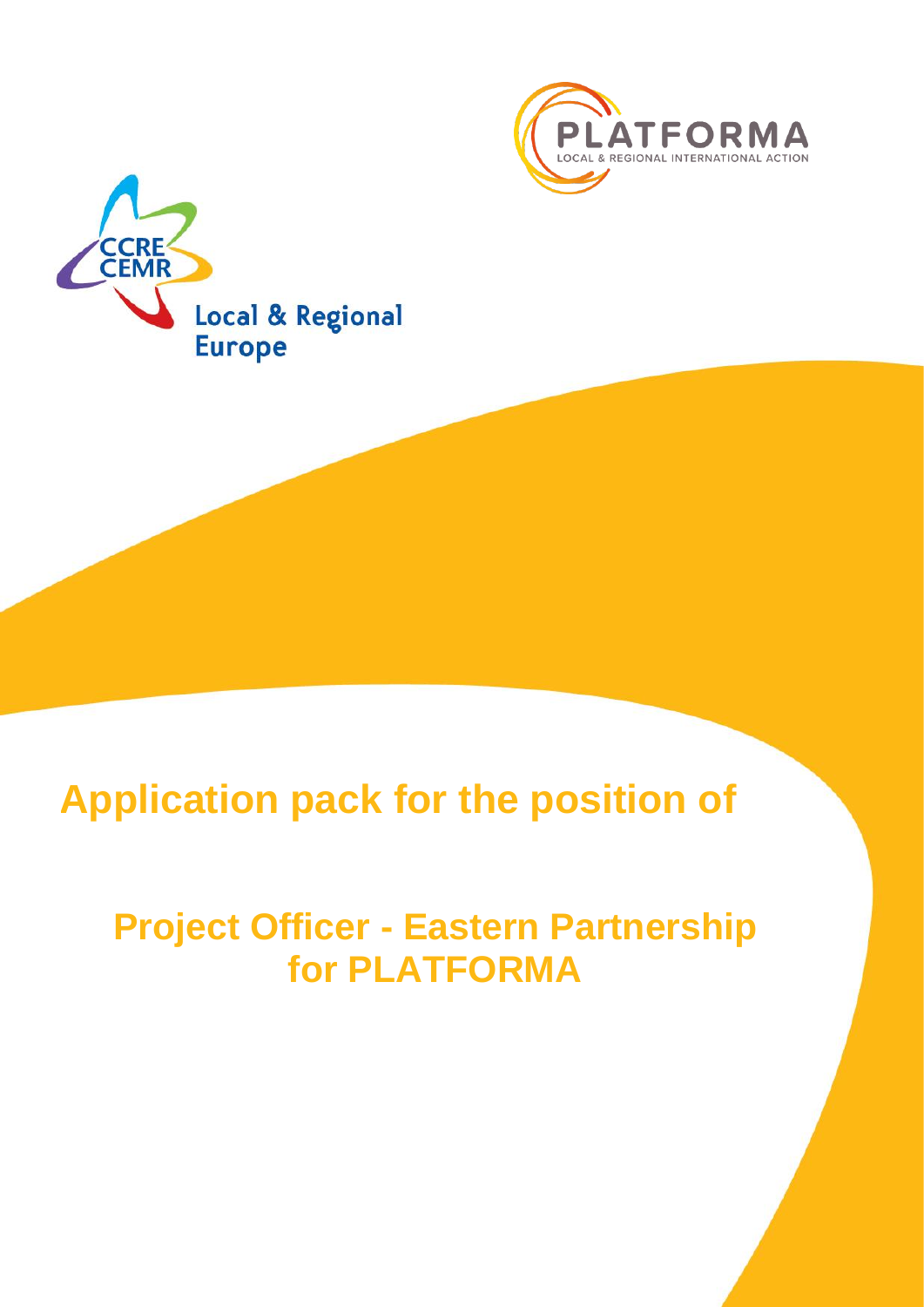- Do you want to help strengthen the voice of Towns and Regions and their Associations, in decentralised cooperation and EU external policies?
- Are you interested in the Eastern Partnership, and in particular Georgia, Moldova and Ukraine?
- Do you want to be part of a collaborative team where your competencies will be highly useful?

… then becoming **a Project Officer – Eastern Partnership** at PLATFORMA may be your best choice: come work with us!

PLATFORMA is a pan-European coalition of local and regional governments and their representative associations, all active in decentralised cooperation. The lead partner is the Council of European Municipalities and Regions (CEMR).

# **Your mission**

You will be mainly responsible for the activities of the project related to the Eastern Partnership and the monitoring of partners' activities. You work in close collaboration with PLATFORMA colleagues and report directly to the Director of PLATFORMA.

- Coordinate PLATFORMA's activities in the Eastern Partnership Region: pro-actively follow policy and legislative developments for the Eastern Partnership. Contribute to the advocacy strategy for this geographic area, including towards DG DEVCO and DG NEAR, and if necessary, DG REGIO and the European Parliament, Council, Committee of the regions.
- Policy drafting: when relevant, write position papers, briefings, amendments and other documents, and contribute to the policy updates; collaborate with the networks' members to plan and conduct research and studies on relevant issues; contribute to PLATFORMA's publications and external communication;
- Collaborate closely with PLATFORMA's members to ensure sound exchange of information and organise meetings, events and conferences in the Region; be the focal contact point for assigned project members, monitor closely their activities and progress of their deliverables, and report back on activities;
- Internal governance: contribute to the preparation of the governance bodies' meetings, in coordination with other colleagues of the team;
- Representation of PLATFORMA: represent PLATFORMA at relevant meetings and conferences in Brussels and occasionally abroad; facilitate the participation of members to European institutions' events.

# **Your profile**

- You have at least 2 years of experience in EU Neighbourhood policy;
- You have a strong interest in local and regional governments' specific contribution to sustainable development: local democracy, local development, decentralised cooperation;
- You have good knowledge of the European Union policy-making and decision-making processes;
- On the human side, you are a positive, reliable and autonomous person, but also keen on working in a team;
- You enjoy being in contact with members and colleagues and you have strong interpersonal skills;
- You are fluent in English and comfortable in French; other language(s) from Eastern Europe and Neighbourhood a plus;
- You are willing to travel, if necessary, in Europe and/or internationally.